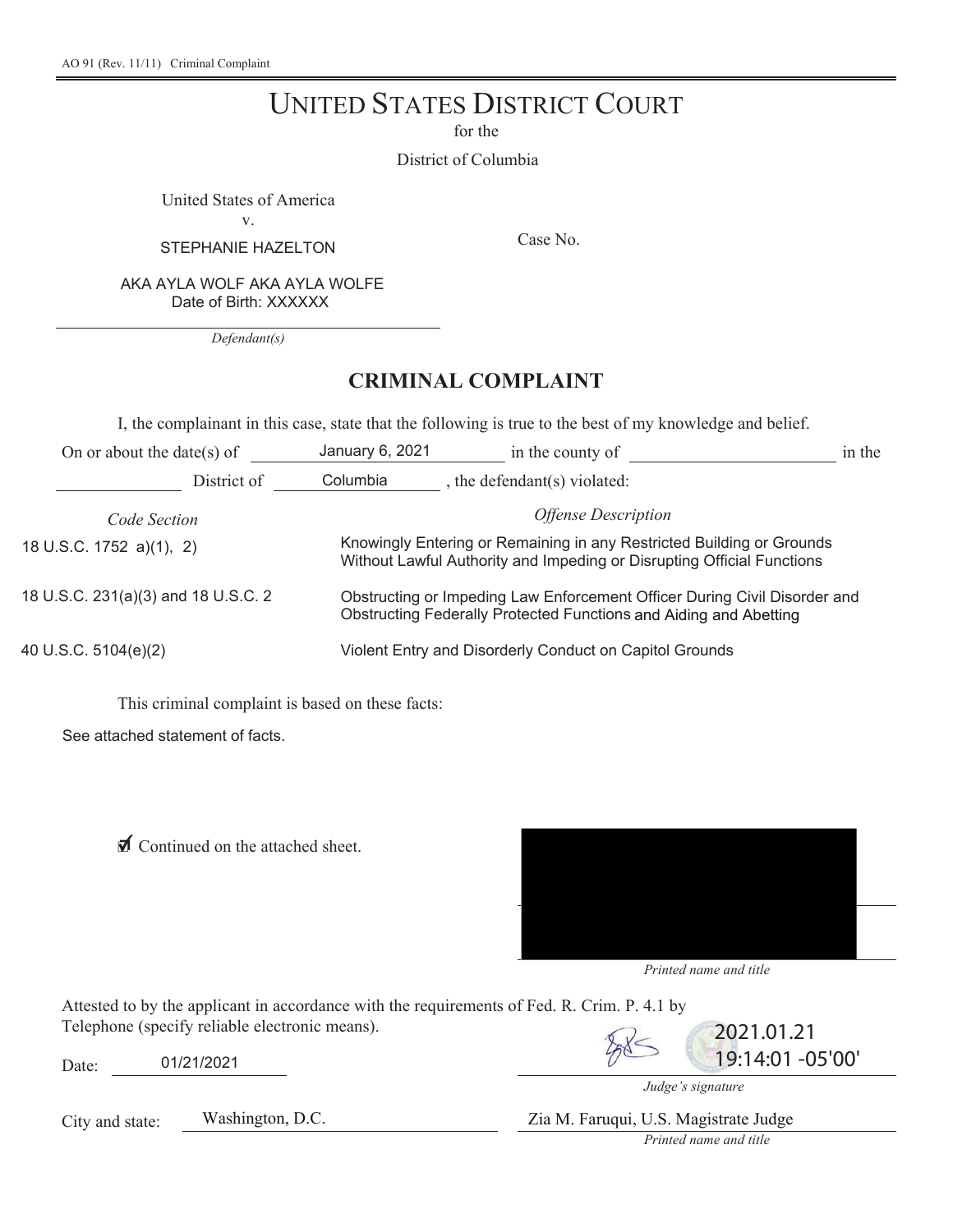#### **STATEMENT OF FACTS**

 or prosecution of a violation of Federal criminal laws. I am a Special Agent with the Federal Bureau of Investigation (FBI). I am authorized by law or by a Government agency to engage in or supervise the prevention, detention, investigation,

 U.S. Capitol include permanent and temporary security barriers and posts manned by U.S. Capitol The U.S. Capitol is secured 24 hours a day by U.S. Capitol Police. Restrictions around the Police. Only authorized people with appropriate identification are allowed access inside the U.S. Capitol. On January 6, 2021, the exterior plaza of the U.S. Capitol was also closed to members of the public.

 States Capitol, which is located at First Street, SE, in Washington, D.C. During the joint session, meeting in separate chambers of the United States Capitol to certify the vote count of the Electoral College of the 2020 Presidential Election, which had taken place on November 3, 2020. The joint On January 6, 2021, a joint session of the United States Congress convened at the United elected members of the United States House of Representatives and the United States Senate were session began at approximately 1:00 p.m. Shortly thereafter, by approximately 1:30 p.m., the House and Senate adjourned to separate chambers to resolve a particular objection. Vice President Mike Pence was present and presiding, first in the joint session, and then in the Senate chamber.

 As noted above, temporary and permanent barricades were in place around the exterior of the U.S. from the Capitol building and the proceedings underway inside. As the proceedings continued in both the House and the Senate, and with Vice President Mike Pence present and presiding over the Senate, a large crowd gathered outside the U.S. Capitol. Capitol building, and U.S. Capitol Police were present and attempting to keep the crowd away

 windows of the U.S. Capitol were locked or otherwise secured. Members of the U.S. Capitol Police 2:00 p.m., individuals in the crowd forced entry into the U.S. Capitol, including by breaking windows and by assaulting members of the U.S. Capitol Police, as others in the crowd encouraged At such time, the certification proceedings were still underway and the exterior doors and attempted to maintain order and keep the crowd from entering the Capitol; however, shortly after and assisted those acts.

Shortly thereafter, at approximately 2:20 p.m. members of the United States House of Representatives and United States Senate, including the President of the Senate, Vice President Mike Pence, were instructed to—and did—evacuate the chambers. Accordingly, the joint session of the United States Congress was effectively suspended until shortly after 8:00 p.m. Vice President Pence remained in the United States Capitol from the time he was evacuated from the Senate Chamber until the sessions resumed.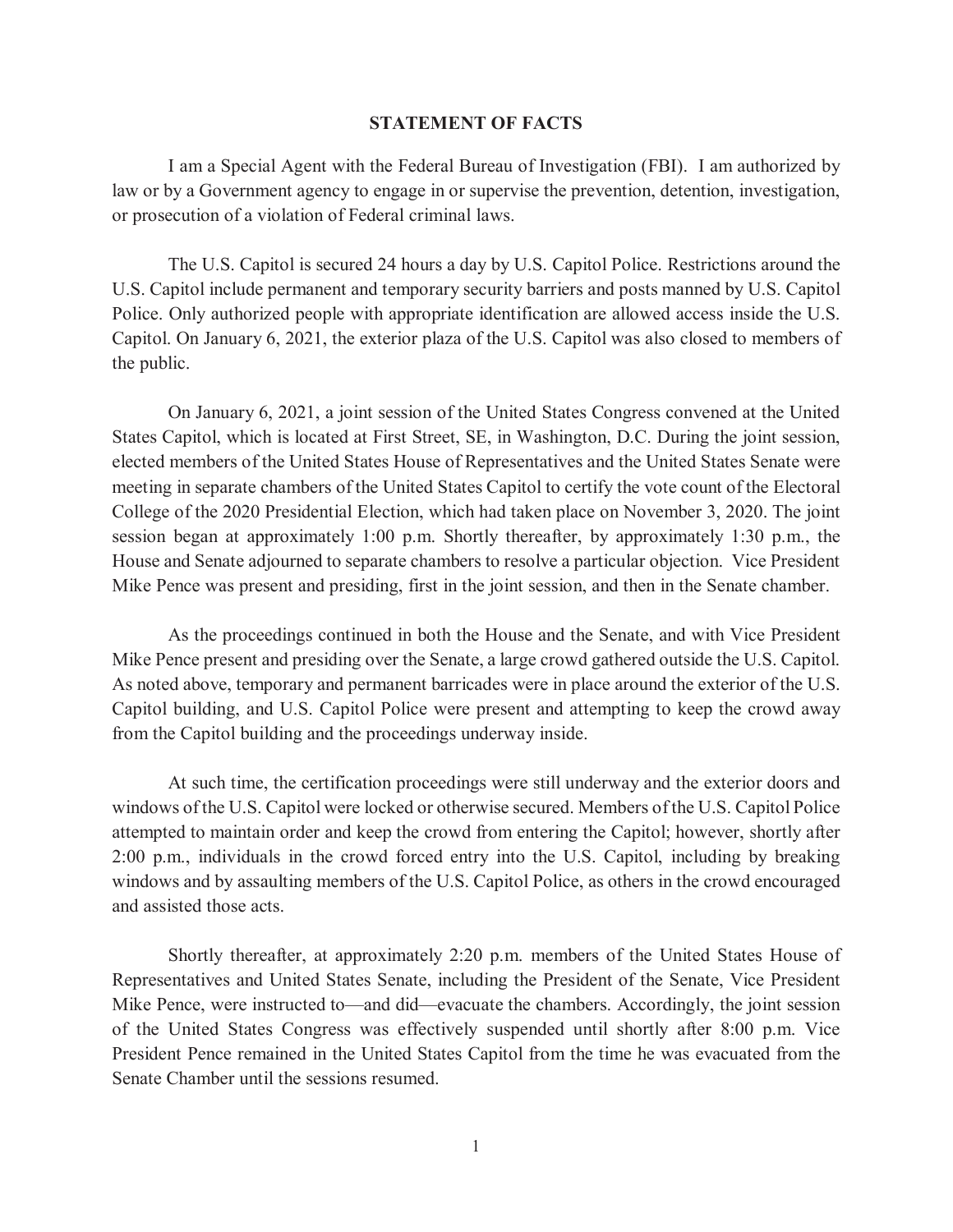violations of local and federal law, including scores of individuals inside the U.S. Capitol building During national news coverage of the aforementioned events, video footage which appeared to be captured on mobile devices of persons present on the scene depicted evidence of without authority to be there.

 had participated in the violent activities at the United States Capitol in Washington D.C. on January  $6, 2021.$  6, 2021. I have reviewed two videos that were posted on YouTube on January 7, 2021. Both On or about January 15, 2021, the New Jersey Regional Operations & Intelligence Center advised the Federal Bureau of Investigation's Newark, New Jersey Office that it had received information that a Stephanie M. HAZELTON, aka Ayla Wolf, of Medford, New Jersey

 tunnel in Video One start prior to the events depicted inside the tunnel in Video Two, although both videos capture the moments when U.S. Capitol Police officers, along with officers from videos depict events that unfolded on January 6, 2021, outside and inside of a tunnel on the west front of the United States Capitol that leads inside of the Capitol. The events depicted inside the other departments, successfully force the rioters from the tunnel.

#### VIDEO ONE

 journalist who is identified in the text accompanying the video and depicts the events that unfolded inside of a tunnel that leads from the west front of the United States Capitol into the recording began at approximately 2:50 p.m. on January 6, 2021. I note that this time, if accurate, Video One is approximately 29 minutes and 22 seconds long. Video One is titled Scenes of Chaos Captured Inside US Capitol as Crowd Challenges Police. Video One was shot by a Capitol itself. According to an explanation that accompanies Video One on YouTube, the is approximately 30 minutes after the House and Senate chambers were evacuated.

 tunnel. At approximately 2:32 of this video, the first of two police shields that I infer were taken away from the officers inside the tunnel, are passed out of the tunnel, back above the crowd. At of this video, the camera focuses on a line of law enforcement officers with their badges visible and with face shields on. They appear to be between two sets of doors within the tunnel. About lettering is visible on the back of the sweatshirt, partially obstructed from view by the woman's hood, containing the letters, "So" on the left side of the hood and "iberty" on the right side of the hood. A screenshot from this portion of the video is directly below: Video One starts outside of the entrance to the tunnel as rioters are exiting from the approximately 3:43 of this video, the camera moves inside the tunnel and at approximately 3:46 20 seconds later, at approximately the 4:06 mark, the video shows the back of the head of a woman with long blond hair who is wearing a black baseball cap, and a black sweatshirt. White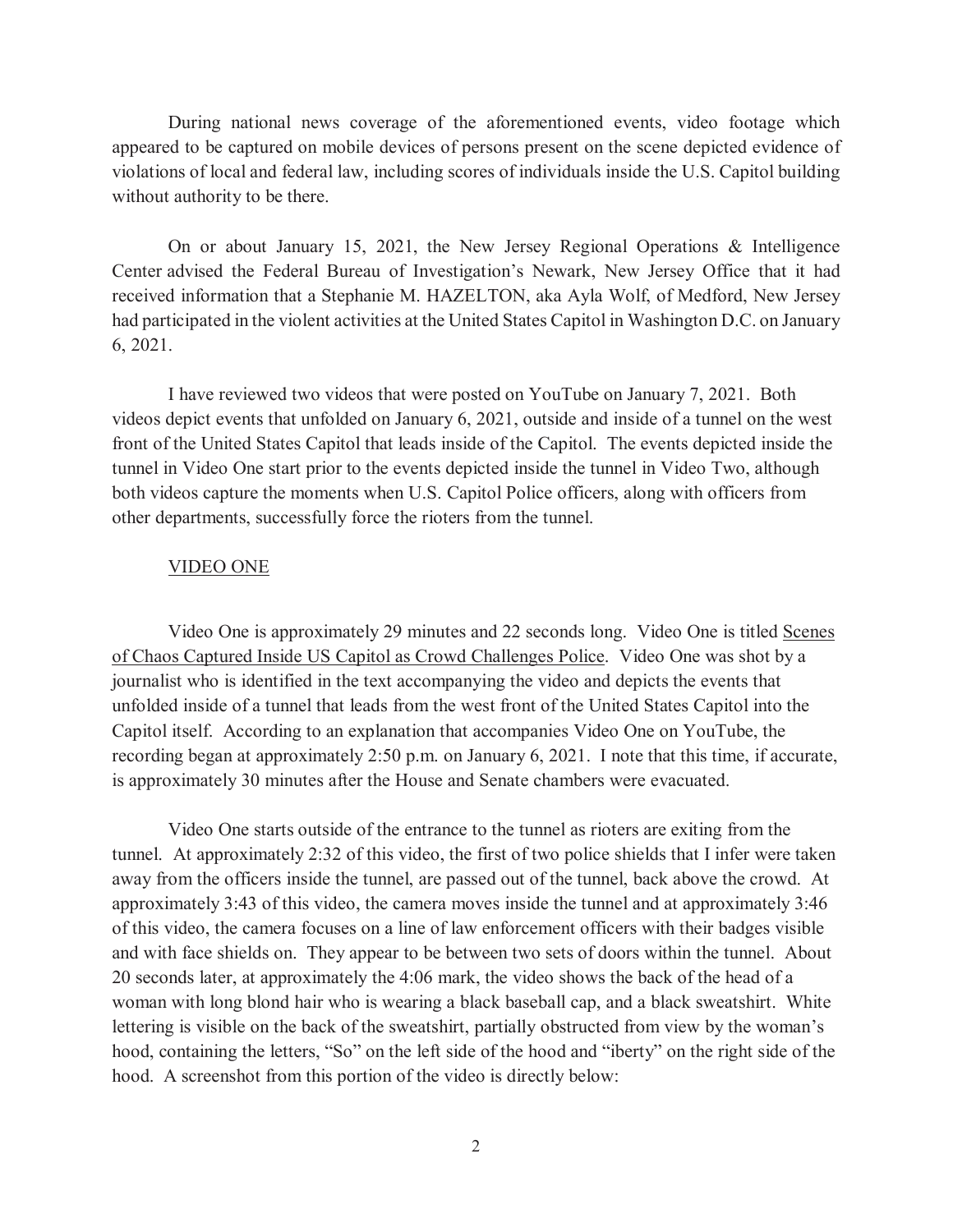

 Based upon my review of this video, as well as Video Two which is discussed below, and other above screenshot, HAZELTON is seen holding her Apple iPhone in its pink case in her right shooting video, as well as a red recording duration timer on the top of the phone screen. At approximately 5:04 of this video, HAZELTON is seen again and she is still using her iPhone to evidence developed during this investigation, I have concluded that the person depicted within the red circle in the above screenshot is HAZELTON. Approximately eight seconds after the hand and the video captures the red dot within a white circle that is displayed when iPhones are shoot video of the officers in the tunnel.

 Video One also shows the shields that had previously been taken from the officers in the tunnel being passed forward so that the rioters at the front of the crowd can use them against the batons. At approximately 14:40 of this video, the video shows that the glass within the left perimeter of the glass pane that was part of the door. officers protecting the Capitol. This video also shows the crowd yelling at the Officers. At approximately 6:57 of this video, individuals in the crowd are shown hitting the officers with double-door has been broken and the jagged edges of the broken glass can be seen on the

 can towards the officers. At approximately 16:32 of this video, the crowd starts yelling for a "shield wall" to be established against the officers. At approximately 20:40 of this video, one of the rioters is seen attempting to remove the gas mask from one of the officers. At approximately 21:13 of this video, an officer, wearing a helmet with the number "4518" on it, is seen with his Video One continues to depict attacks against the officers by rioters. At approximately 12:40 of this video, one of the rioters is seen spraying some type of substance from an aerosol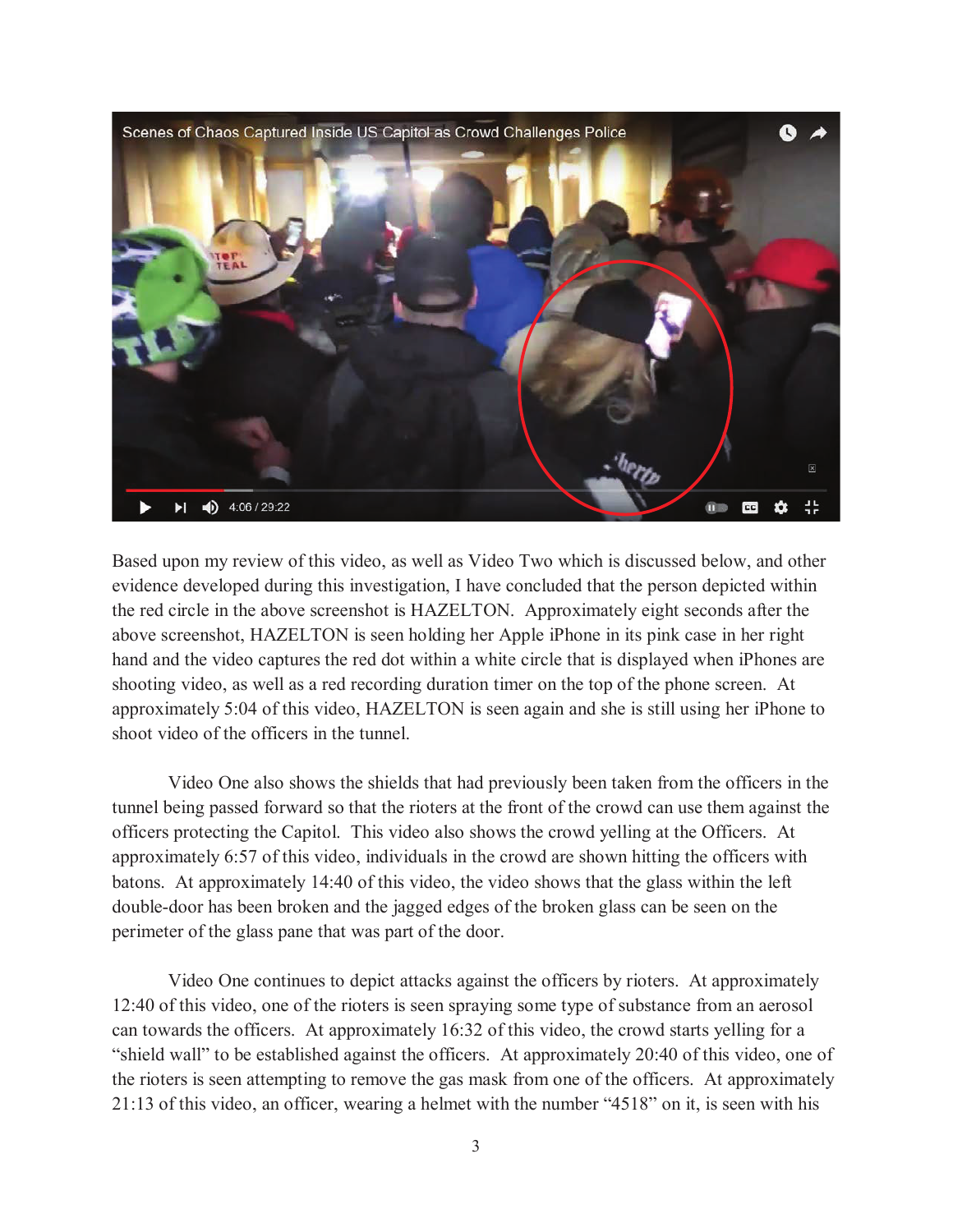28:19 of this video, the cameraman is pushed out of the tunnel.<br>VIDEO TWO head between one of the sets of doors in the tunnel. He is screaming in agony. At approximately 27:10 of this video, the police start to push the crowd out of the tunnel and at approximately

 Video Two is approximately one hour, 28 minutes and 30 seconds long. This video is titled THIS IS WHAT REALLY HAPPENED. The video was posted by a person who identifies himself the United States Capitol and the time stamp on the video indicates "12:26 PM, Jan. 6, 2021." I note that this time, if accurate, is approximately 34 minutes before the joint session of Congress started. WARNING: GRAPHIC CONTENT: RAW FOOTAGE OF THE CAPITOL YESTERDAY as "Brandon." At the beginning of the video, "Brandon" indicates that he will be editing the raw footage that he took at the Capitol. After a brief introduction, the video shows the west front of

 that was scheduled for January 20, 2021. The cameraman walks past barricades that have signs The cameraman, starts walking towards the scaffolding and seating for the inauguration indicating that the barricades are "Property of U.S. Capitol Police" and behind the barricades is a line of law enforcement officers in uniform who are wearing helmets with face shields. After a series of confrontations, the rioters manage to pull the barricades away and enter the central plaza between the viewing stands on either side of the Capitol dome. At approximately 54:06 of the video, the cameraman climbs up some steps that have been constructed for the inauguration and ends up on what appears to be a terrace on the west front of the Capitol.

 Almost directly under the dome of the Capitol, a tunnel-like hallway leading to the inside some of the rioters start making their way out of the tunnel. Some of these rioters have an orange substance on their faces and scalps that I believe to be to be a chemical irritant that was directed at them by law enforcement officers inside the tunnel. Some of the rioters are also coughing and outside of the tunnel squirts water into the eyes of one of the rioters coming out of the tunnel. of the Capitol can be seen at approximately 58:58 of the video. At approximately 1:00:06 of the video, the crowd of rioters appears to start rushing into the tunnel. Over the next few minutes, some are wiping their faces. At approximately 1:04:30 of the video, one of the rioters waiting

 of the tunnel. She is wearing a black baseball cap over her long blond hair. The cap has an image image on the back and says "Son" and "rty" and what I believe is "Jersey," also on the back. HAZELTON is wearing a gaiter around her neck that can be fashioned into a mask that was stripes down the right leg. She is also wearing lace up black boots that have fur showing on the At approximately 1:06:16 of the video, a female later identified as HAZELTON comes out of a tree with its roots displayed. She is also wearing a black pullover or jacket which has the same predominantly blue and white. She is wearing camouflage leggings with two broken-line white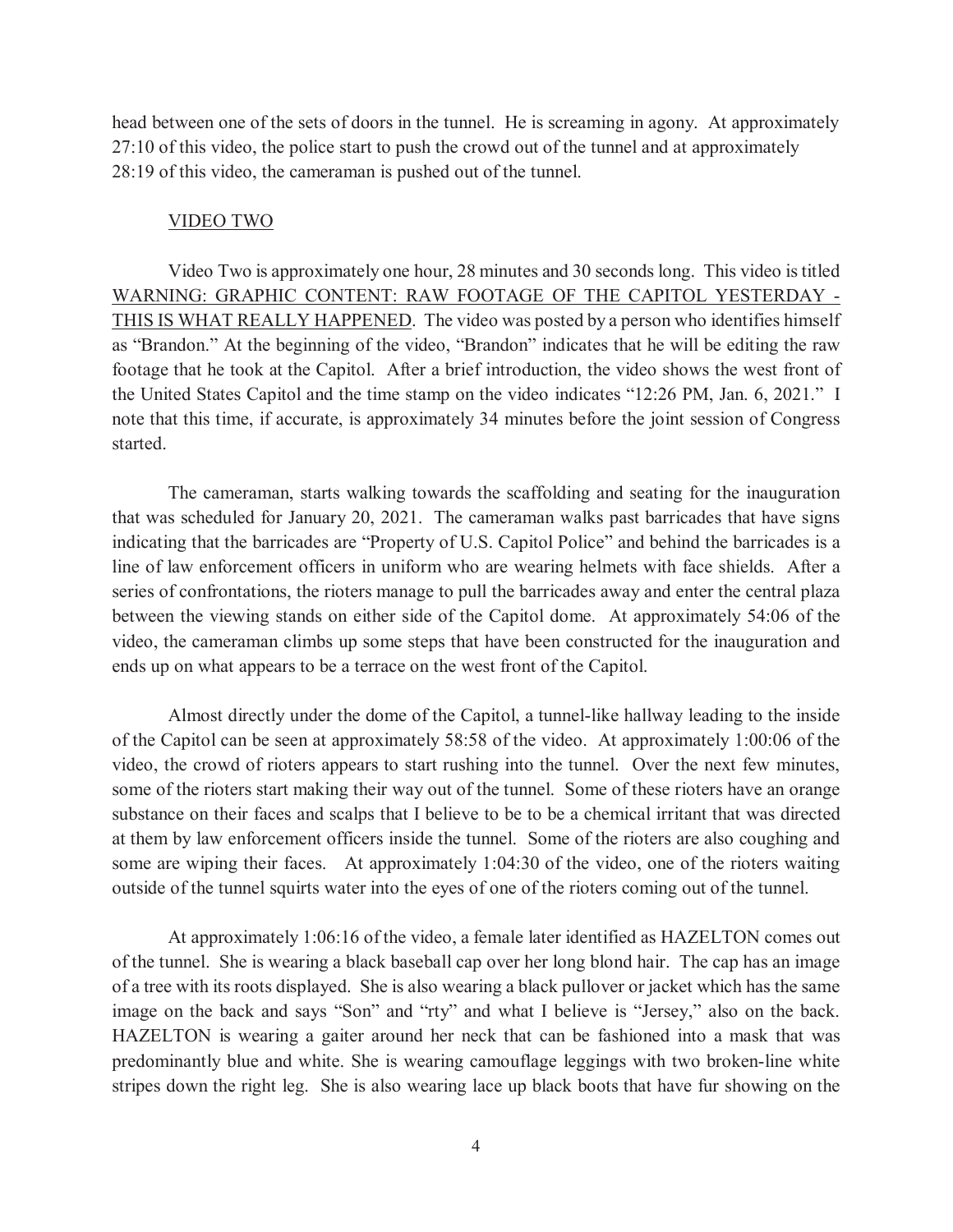inside of the tongue of the boot. She is also carrying what appears to be a tapestry pouch purse holding an Apple iPhone with a pink cover. A screenshot from this portion of the video is directly that is predominantly pink in color. At approximately 1:06:32 of the video, HAZELTON is seen below:



 replies, "I'm good, I'm OK." I infer from her actions and comments that she had been in the tunnel in order to try and get them to exit the tunnel. After she exits the tunnel, HAZELTON is seen wiping her eyes and coughing. At approximately 1:07:28 of the video, an unknown male asks HAZELTON if she is OK and she and was subject to whatever chemical irritant law enforcement officers were spraying on the rioters

 At approximately 1:06:42 of the video, HAZELTON yells out to the crowd of rioters, "We says to an unknown person, "I got to go back in." I infer from this comment that she is admitting helmets, more helmets." Consistent with those instructions, rioters continue to stream into the need more men," while simultaneously waving other rioters towards the tunnel. She then repeats that instruction to the crowd several times. At approximately 1:07:31 of the video, HAZELTON that she was in the tunnel previously. At approximately 1:07:51 of the video, HAZELTON tells the crowd, "We need more men, we need more men, keep going, keep pushing, men, we need men, not women." At approximately 1:09:31 of the video, HAZELTON tells the crowd, "We need more tunnel.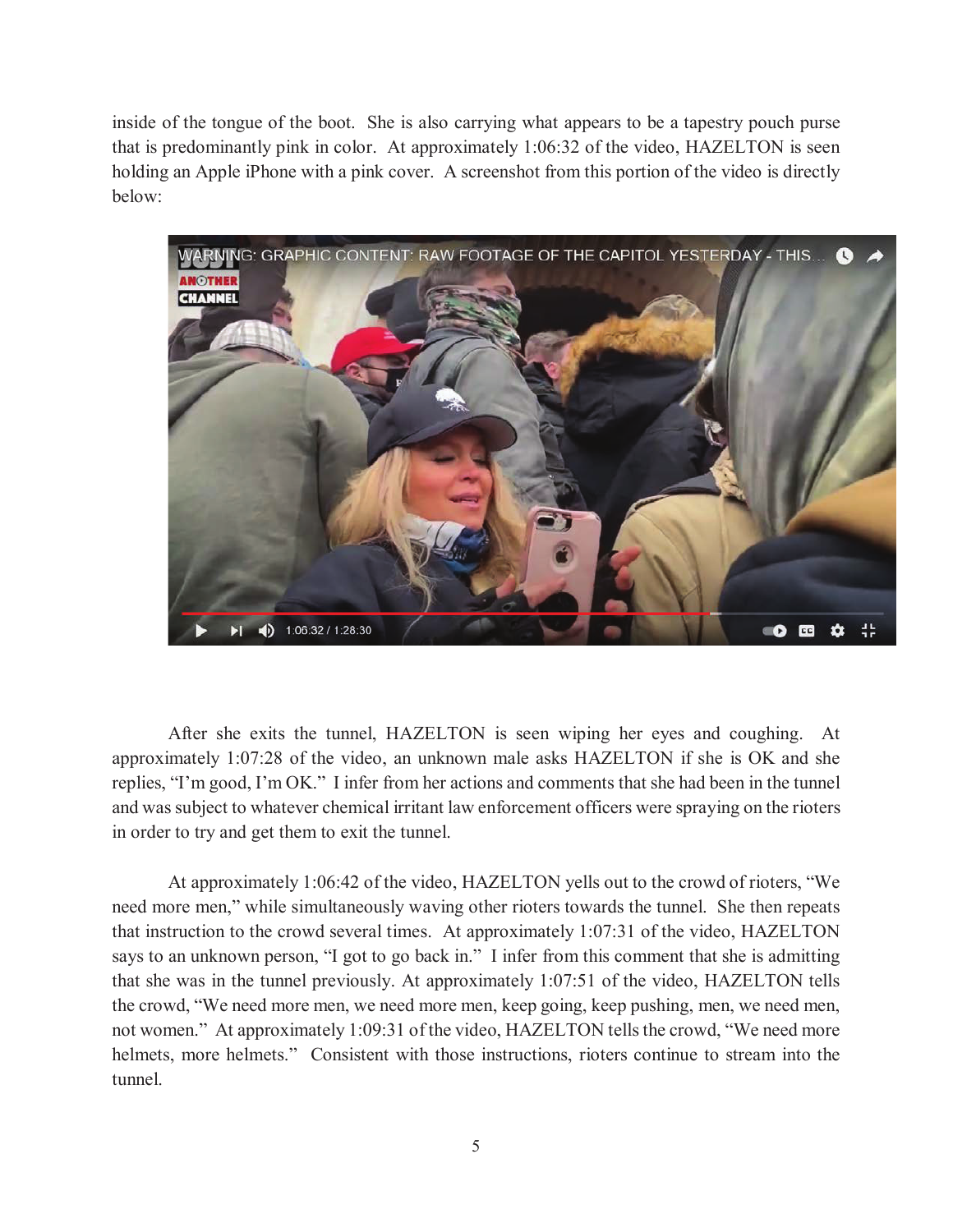At approximately 1:12:05 of the video, HAZELTON appears to be going back into the goes into the tunnel with the crowd. At approximately 1:18:17 of the video, HAZELTON comes out of the tunnel and can be seen coughing. At approximately 1:22:04 of the video, the police start to push the crowd out of the tunnel and approximately 1:22:46 of the video, the cameraman is pushed out of the tunnel. pushed out of the tunnel.<br>
At approximately 1:23:04 of Video Two, an unknown male says, "Do not hurt him." tunnel and at approximately 1:15:13 of the video, HAZELTON re-appears from the tunnel. At approximately 1:15:35 of the video, the crowd starts to rush into the tunnel and HAZELTON again

 from the crowd towards the tunnel. I note that the Washington Post posted a story on January 14, dragged him on his stomach down a set of steps. The rioters then started to beat this officer and a second officer with metal pipes that had been ripped from the scaffolding and a pole with an American flag attached to it. Both officers were also struck with stun guns. The Washington Post article continued by reporting that the first officer suffered a mild heart attack and drifted in and out of consciousness. This first officer was quoted saying that he heard the rioters shouting, "Kill and is on the front line of officers who successfully pushed the rioters out of the tunnel. Approximately one minute later at the 1:23:08 mark of Video Two, an officer is seen walking back 2021 in which they reported that the crowd pulled this same officer down to the ground and him with his own gun." I note that this same officer is depicted in Video One inside the tunnel

#### IDENTIFICATION OF HAZELTON

 at the U.S. Capitol on January 6, 2021 appears to be HAZELTON. In addition, Video Two was me that in or about April 2020, he had direct interactions with HAZELTON (aka Ayla by the New Jersey State Police. As previously noted, the individual in Video Two is the same individual shown in Video One. Law enforcement has obtained a photograph of HAZELTON from the New Jersey Division of Motor Vehicles. I have had the opportunity to compare that photograph to the person depicted in Videos One and Two exhorting the crowd to enter the tunnel, and that person viewed by Major Greg Giannone of the New Jersey State Police. Major Giannone has advised Wolf/Wolfe) during several protests on Statehouse grounds in Trenton, New Jersey. As a result of HAZELTON's actions, she was charged by the New Jersey State Police for Executive Order violations that had been put in place as a result of the Covid-19 pandemic. Major Giannone has further advised me that the female depicted in Video Two is the same person who was arrested

#### **CONCLUSION**

 enforcement officers, inside the tunnel who were attempting to get the rioters out of the tunnel. I conclude from HAZELTON's presence and vantage point in the tunnel in this second video that she knew that there were United States Capitol Police officers, who are law I further conclude from the first video when HAZELTON was encouraging male rioters to enter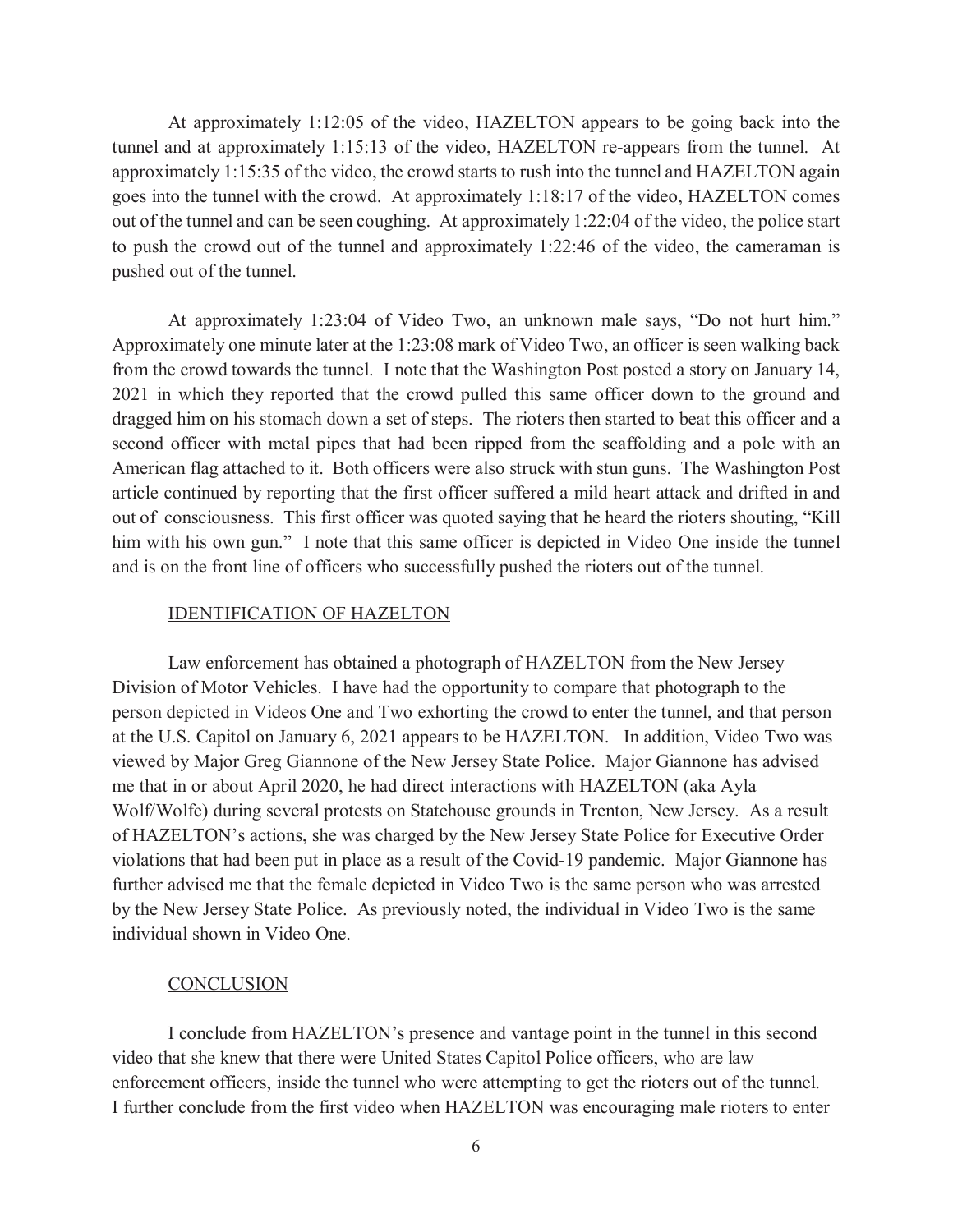the tunnel, so that they could "keep pushing" and that they needed "more helmets" in the tunnel, officers who were lawfully engaged in the lawful performance of their official duties incident to obstruct, impede, or interfere, with any fireman or law enforcement officer lawfully engaged in the lawful performance of his official duties incident to and during the commission of a civil disorder which in any way or degree obstructs, delays, or adversely affects … the conduct or federally protected function means any function, operation, or action carried out, under the laws of the United States …by an officer or employee thereof. I know that the U.S. Capitol Police are federal law enforcement agents. that HAZELTON was willfully obstructing, impeding, and interfering with law enforcement and during the commission of a civil disorder which obstructed, delayed and adversely affected the conduct or performance of a federally protected function, to wit, a joint session of the United States Congress convened at the United States Capitol to certify the vote count of the Electoral College of the 2020 Presidential Election. Based on the foregoing, I submit that there is probable cause to believe that HAZELTON violated 18 U.S.C.  $\S 231(a)(3)$  and 18 U.S.C.  $\S 2(a)$ , which make it unlawful to obstruct, impede, or interfere, and/or to aid and abet another person to performance of any federally protected function. For purposes of Section 231 of Title 18, a

 which makes it a crime to (1) knowingly enter or remain in any restricted building or grounds without lawful authority to do; and (2) knowingly, and with intent to impede or disrupt the orderly conduct of Government business or official functions, engage in disorderly or disruptive conduct in, or within such proximity to, any restricted building or grounds when, or so that, such conduct, in fact, impedes or disrupts the orderly conduct of Government business or official I further conclude from HAZELTON's presence and conduct in both videos shows that she knowingly entered and remained on the Capitol Grounds after having crossed temporary and permanent barricades that had been set up by law enforcement. Based on the foregoing, I submit that there is probable cause to believe that HAZELTON violated 18 U.S.C. § 1752(a)(1) and (2), functions.

 tunnel, so that they could "keep pushing" and that they needed "more helmets" in the tunnel, that its buildings with the intent to impede, disrupt, or disturb the orderly conduct of a session of cause to believe that HAZELTON violated 40 U.S.C.  $\S\S$  5104(e)(2)(D) and (E), which makes it either House of Congress, or the orderly conduct in that building of a hearing before, or any I further conclude from HAZELTON's presence and conduct in both videos and from HAZELTON's conduct in the first video when she was encouraging male rioters to enter the HAZELTON willfully and knowingly uttered loud, threatening, or abusive language, and engaged in disorderly or disruptive conduct, on the grounds of the United States Capitol and in Congress or either House of Congress. Based on the foregoing, I submit there is also probable a crime to: (D) willfully and knowingly utter loud, threatening, or abusive language, or engage in disorderly or disruptive conduct, at any place in the Grounds or in any of the Capitol Buildings with the intent to impede, disrupt, or disturb the orderly conduct of a session of Congress or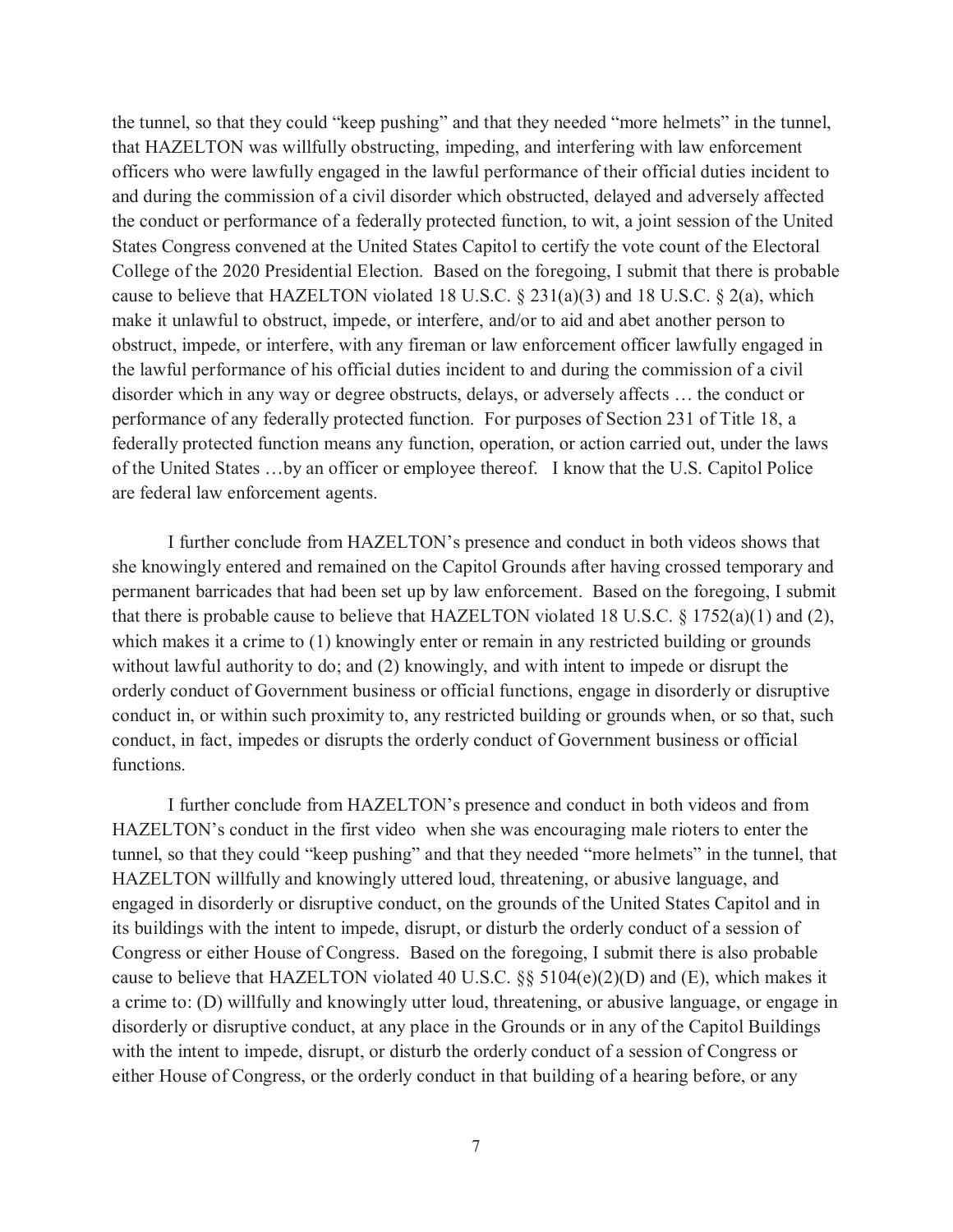deliberations of, a committee of Congress or either House of Congress and (E) to obstruct, or impede passage through or within, the Grounds or any of the Capitol Buildings.



Federal Bureau of Investigation

Attested to by the applicant in accordance with the requirements of Fed. R. Crim. P. 4.1 by telephone, this 21st day of January 2021.



ZIA M. FARUQUI U.S. MAGISTRATE JUDGE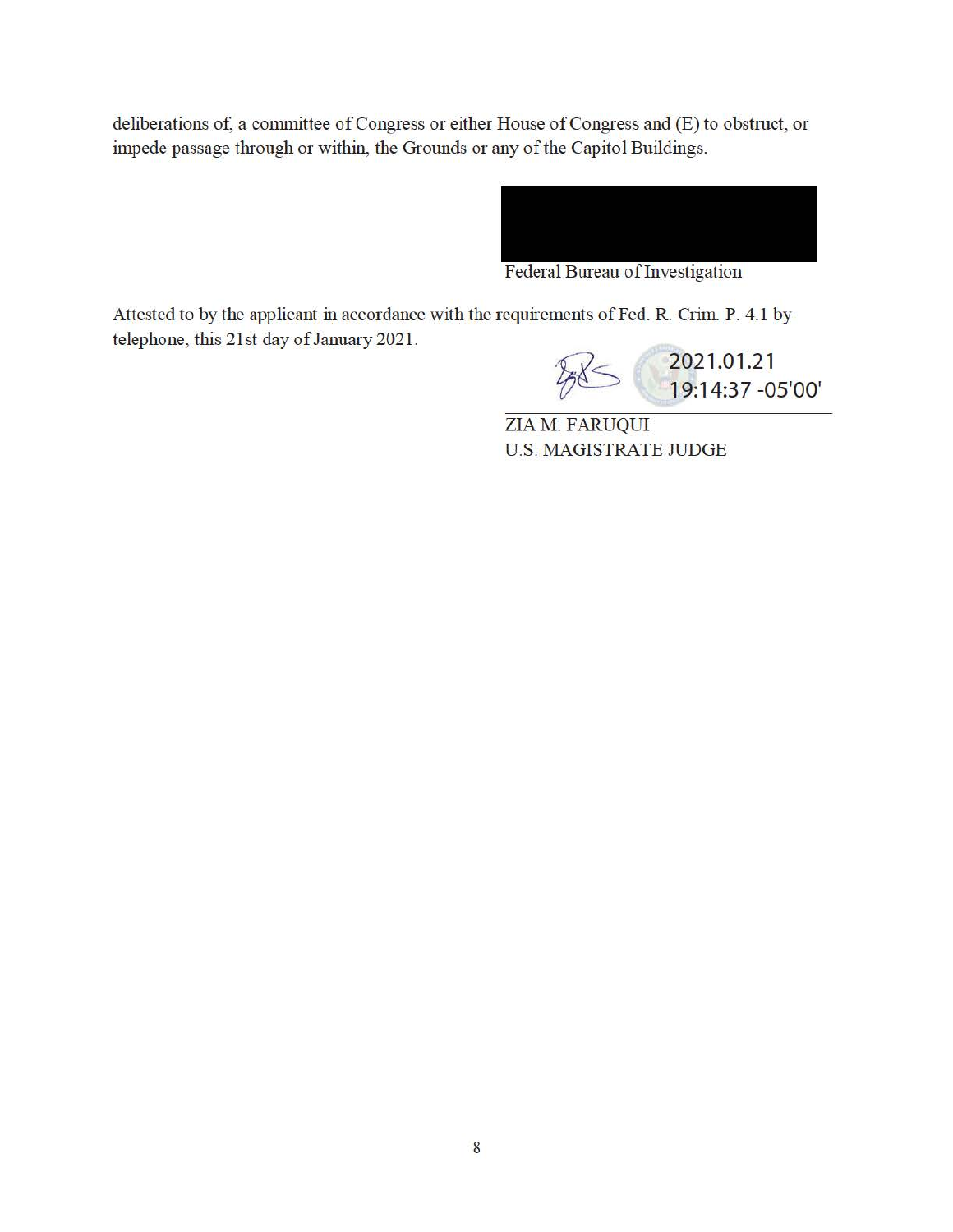### **UNITED STATES DISTRICT COURT FOR THE DISTRICT OF COLUMBIA**

#### **Holding a Criminal Term**

#### **Grand Jury Sworn in on January 8, 2021**

| <b>UNITED STATES OF AMERICA</b> |                                                                                                                                                                                                                                                            | <b>CRIMINAL NO.</b>                     |  |  |
|---------------------------------|------------------------------------------------------------------------------------------------------------------------------------------------------------------------------------------------------------------------------------------------------------|-----------------------------------------|--|--|
| v.                              |                                                                                                                                                                                                                                                            | <b>MAGISTRATE NO. 21-MJ-149</b>         |  |  |
| STEPHANIE HAZELTON,             |                                                                                                                                                                                                                                                            | <b>VIOLATIONS:</b>                      |  |  |
| also known as "Ayla Wolf,"      |                                                                                                                                                                                                                                                            | 18 U.S.C. $\S$ 1512(c)(2)               |  |  |
| also known as "Ayla Wolfe"      |                                                                                                                                                                                                                                                            | (Obstruction of an Official Proceeding) |  |  |
|                                 |                                                                                                                                                                                                                                                            | 18 U.S.C. $\S$ 231(a)(3)                |  |  |
| Defendant.                      | (Civil Disorder)                                                                                                                                                                                                                                           |                                         |  |  |
|                                 | 18 U.S.C. § 2                                                                                                                                                                                                                                              |                                         |  |  |
|                                 | <b>Aiding and Abetting)</b>                                                                                                                                                                                                                                |                                         |  |  |
|                                 | 18 U.S.C. § 1752(a)(1)                                                                                                                                                                                                                                     |                                         |  |  |
|                                 | (Entering and Remaining in a Restricted                                                                                                                                                                                                                    |                                         |  |  |
|                                 | <b>Building or Grounds)</b>                                                                                                                                                                                                                                |                                         |  |  |
|                                 | 18 U.S.C. § 1752(a)(2)                                                                                                                                                                                                                                     |                                         |  |  |
|                                 | (Disorderly and Disruptive Conduct in a<br><b>Restricted Building or Grounds)</b><br>40 U.S.C. $\S$ 5104(e)(2)(D)<br>(Disorderly Conduct in<br>a Capitol Building)<br>40 U.S.C. § 5104(e)(2)(E)<br>$\ddot{\cdot}$<br>(Impeding Passage Through the Capitol |                                         |  |  |
|                                 |                                                                                                                                                                                                                                                            |                                         |  |  |
|                                 |                                                                                                                                                                                                                                                            |                                         |  |  |
|                                 |                                                                                                                                                                                                                                                            |                                         |  |  |
|                                 |                                                                                                                                                                                                                                                            |                                         |  |  |
|                                 |                                                                                                                                                                                                                                                            |                                         |  |  |
|                                 |                                                                                                                                                                                                                                                            |                                         |  |  |
|                                 | <b>Grounds or Buildings)</b>                                                                                                                                                                                                                               |                                         |  |  |
|                                 |                                                                                                                                                                                                                                                            | INDICTMENT Case: 1:21-cr-00030          |  |  |
|                                 |                                                                                                                                                                                                                                                            | Assigned To: Bates, John D.             |  |  |
| The Grand Jury charges that:    |                                                                                                                                                                                                                                                            | Assign. Date: 1/27/2021                 |  |  |
|                                 |                                                                                                                                                                                                                                                            |                                         |  |  |
|                                 |                                                                                                                                                                                                                                                            | Description: INDICTMENT (B)             |  |  |

#### **COUNT ONE**

On or about January 6, 2021, within the District of Columbia and elsewhere, **STEPHANIE** 

**HAZELTON,** also known as "Ayla Wolf," also known as "Ayla Wolfe," attempted to, and did,

corruptly obstruct, influence, and impede an official proceeding, that is, a proceeding before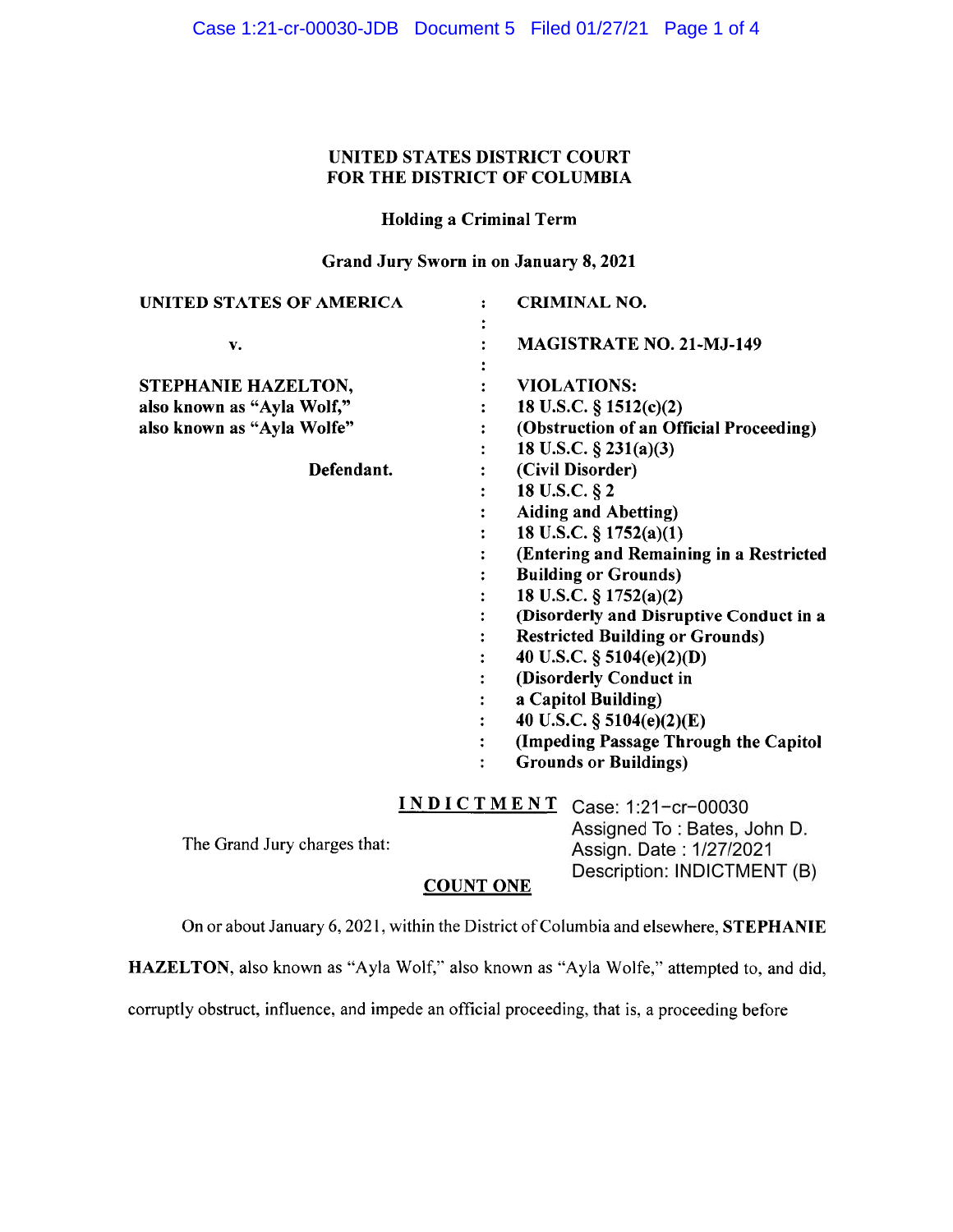Congress, by attempting to enter the United States Capitol without authority, by committing an act of civil disorder, and by engaging in disorderly and disruptive conduct.

**(Obstruction of an Official Proceeding and Aiding and Abetting,** in violation of Title 18, United States Code, Sections 1512(c)(2) and 2)

#### **COUNT TWO**

On or about January 6, 2021, within the District of Columbia, **STEPHANIE HAZELTON,** also known as "Ayla Wolf," also known as "Ayla Wolfe," committed and attempted to commit an act to obstruct, impede, and interfere with a law enforcement officer, lawfully engaged in the lawful performance of his/her official duties incident to and during the commission of a civil disorder, and the civil disorder obstructed, delayed, and adversely affected the conduct and performance of a federally protected function.

**(Civil Disorder and Aiding and Abetting,** in violation of Title 18, United States Code, Section  $231(a)(3)$  and 2)

#### **COUNT THREE**

On or about January 6, 2021, within the District of Columbia, **STEPHANIE HAZELTON,** also known as "Ayla Wolf," also known as "Ayla Wolfe," did unlawfully and knowingly enter and remain in a restricted building and grounds, that is, any posted, cordoned-off, or otherwise restricted area within the United States Capitol and its grounds, where the Vice President and Vice President-elect were temporarily visiting, without lawful authority to do so.

**(Entering and Remaining in a Restricted Building or Grounds,** in violation of Title 18, United States Code, Section 1752(a)(l))

#### **COUNT FOUR**

On or about January 6, 2021, within the District of Columbia, **STEPHANIE HAZELTON,** also known as "Ayla Wolf," also known as "Ayla Wolfe," did knowingly, and with intent to impede and disrupt the orderly conduct of Government business and official functions,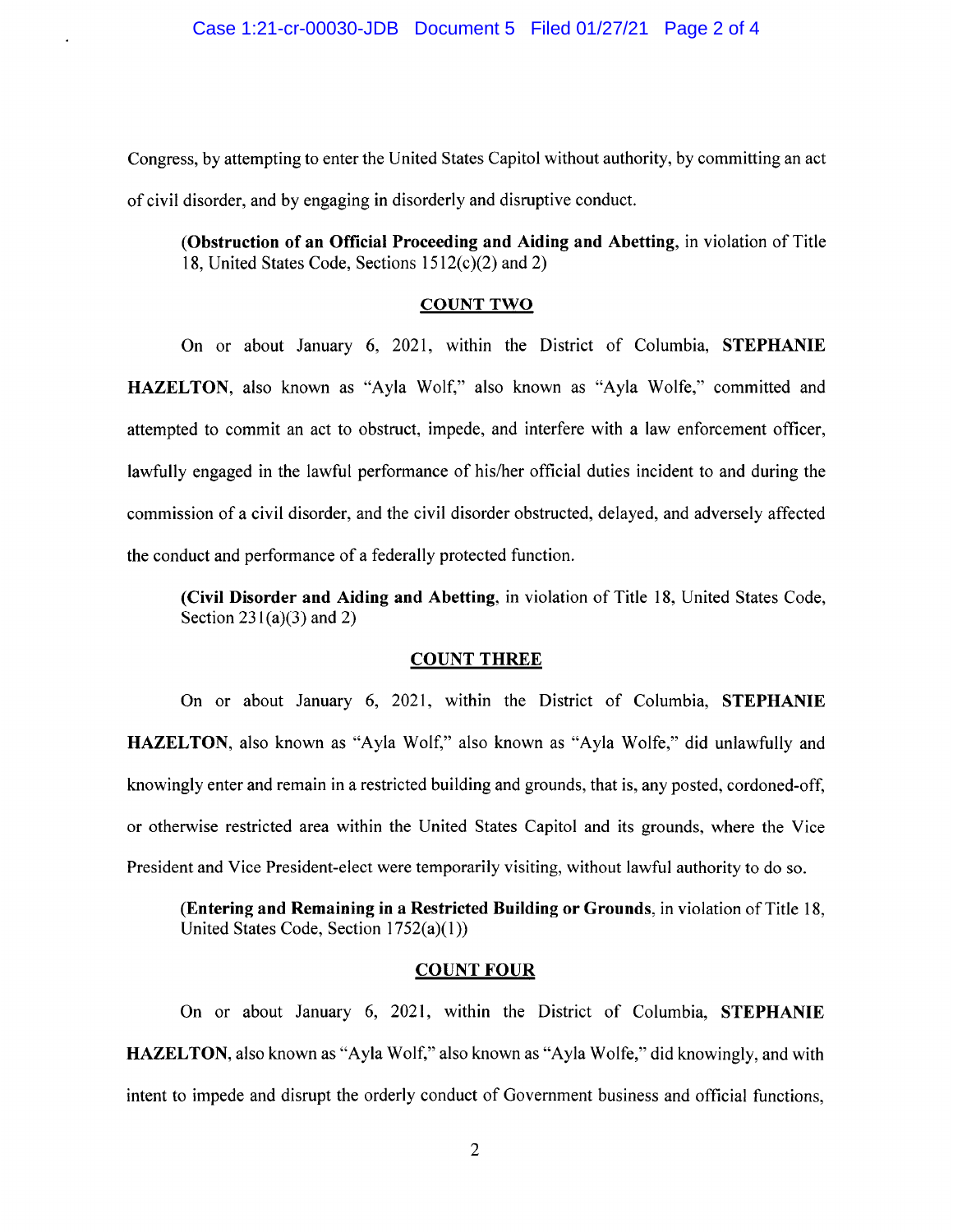engage in disorderly and disruptive conduct in and within such proximity to, a restricted building and grounds, that is, any posted, cordoned-off, or otherwise restricted area within the United States Capitol and its grounds, where the Vice President and Vice President-elect were temporarily visiting, when and so that such conduct did in fact impede and disrupt the orderly conduct of Government business and official functions.

**(Disorderly and Disruptive Conduct in a Restricted Building or Grounds,** in violation of Title 18, United States Code, Section 1752(a)(2))

#### **COUNT FIVE**

On or about January 6, 2021, within the District of Columbia, **STEPHANIE HAZELTON,** also known as "Ayla Wolf," also known as "Ayla Wolfe," willfully and knowingly engaged in disorderly and disruptive conduct in any of the Capitol Buildings with the intent to impede, disrupt, and disturb the orderly conduct of a session of Congress and either House of Congress, and the orderly conduct in that building of a hearing before or any deliberation of, <sup>a</sup> committee of Congress or either House of Congress.

**(Disorderly Conduct in a Capitol Building,** in violation of Title 40, United States Code, Section  $5104(e)(2)(D)$